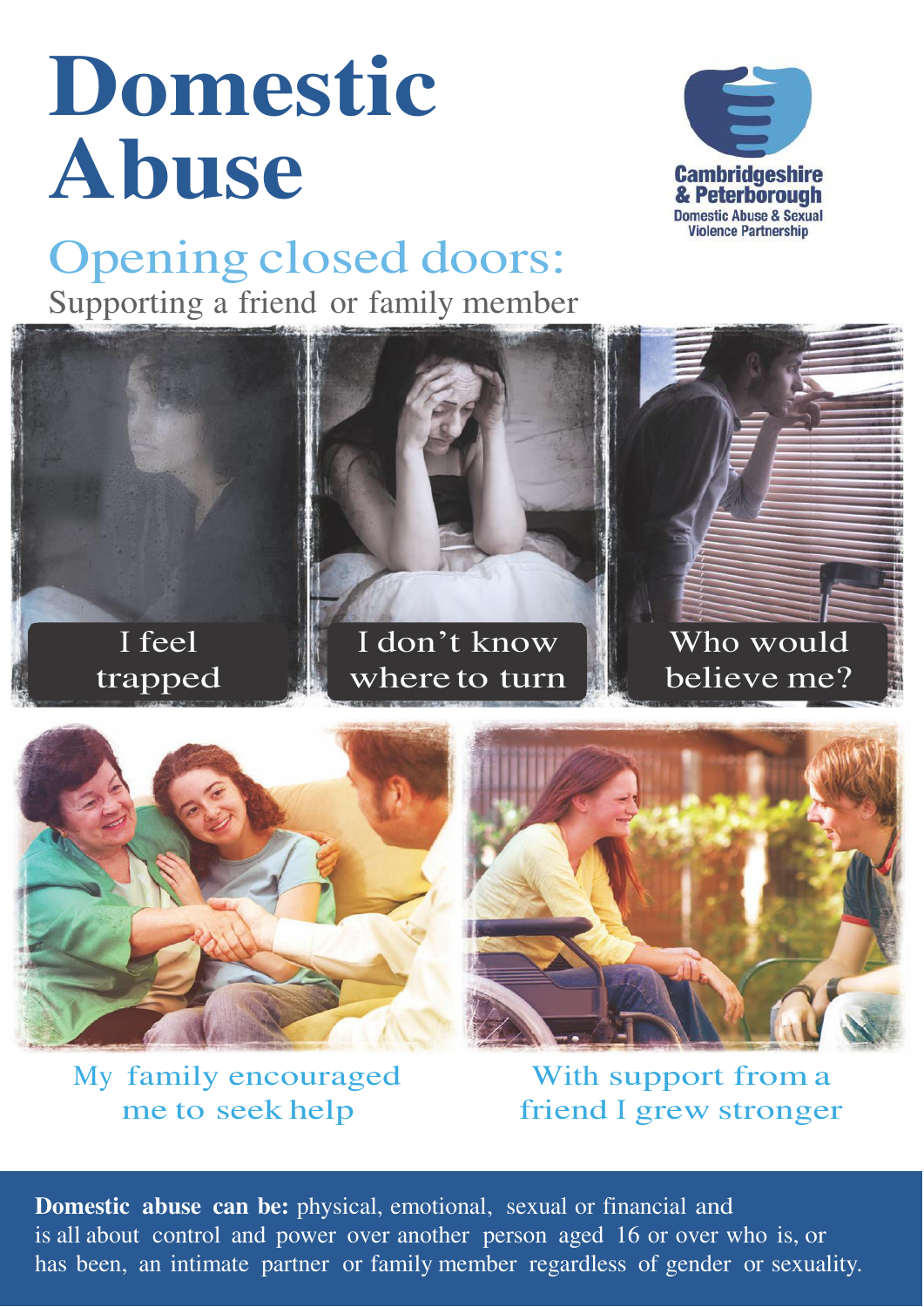## **Information for friends and family concerned about someone who may be experiencing domestic abuse**

It's not easy to know how to support a friend or loved one who is experiencing domestic abuse. **But you can make a difference.**

It can be very upsetting to think that someone is hurting a person you care about. Your first instinct may be to protect your friend or loved one, but intervening has potential to do harm. Of course, this does not mean you should ignore it; there are things you can do to help and this leaflet suggests ways to do this safely.

Whilst both men and women can and do experience domestic violence, it is more commonly experienced by women – especially in terms of frequency and severity. There is more research about female victims and we know what works, there's much less research into male victims but we do know they experience domestic abuse differently in some respects.

#### **If you witness an assault, you should call the police on 999.**

### **What is domestic abuse?**

The government definition of domestic violence and abuse is:

*Any incident or pattern of incidents of controlling, coercive, threatening behaviour, violence or abuse between those aged 16 or over who are, or have been, intimate partners or family members regardless of gender or sexuality. The abuse can encompass, but is not limited to:*

- **Psychological**, such as intimidation, threats, blackmail, threat of suicide.
- **• Physical**, such as hitting, kicking, pushing, grabbing, reckless driving.
- **• Sexual**, such as rape, sexually derogatory names, unwanted sexual photos.
- **• Financial**, such as withholding money, preventing employment, stealing from the victim.
- **Emotional**, such as constant criticism, name calling, isolating victim from friends and family.
- **Coercive control** is a deprivation of freedom in personal, social, economic and political life. It includes humiliation and intimidation used to harm, punish or frighten.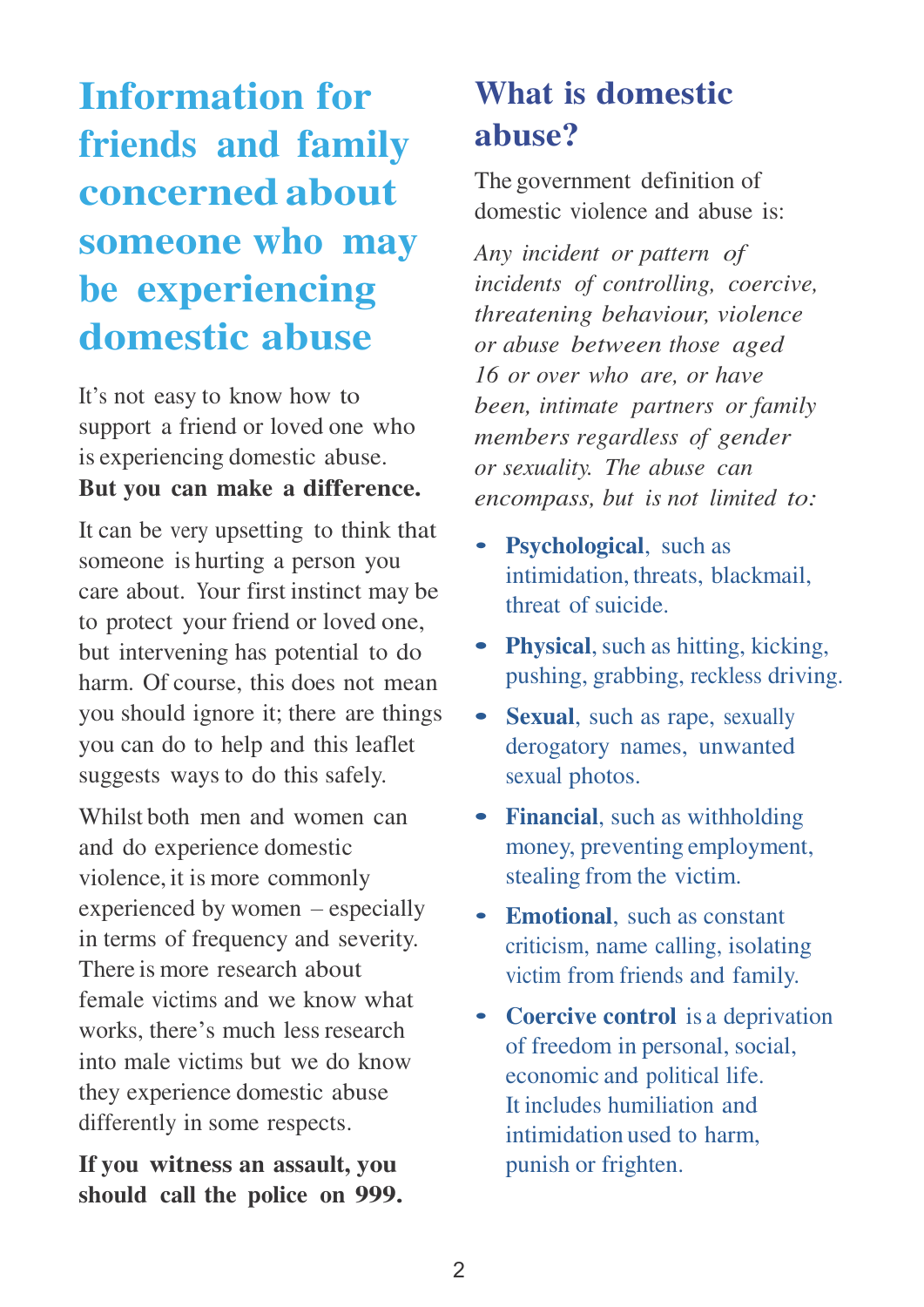### **Some of the signs of domestic abuse:**

- Does your friend change their behaviour in front of their partner?
- Do they seem nervous when they are with their partner? As if they are walking on egg-shells?
- Have you noticed that they seem less confident or frightened – not their usual self?
- Does their partner text or call constantly when they are out with you?
- Have they started to cancel plans at the last minute, or make excuses not to spend time with you?
- Do they constantly apologise for their partner's behaviour?
- Have you noticed bruises or injuries? Were you convinced by their explanations?
- Has your friend changed their appearance? For example, do they dress more conservatively or stopped wearing makeup?
- Have they changed the way they use social networking sites like Facebook? Do they post fewer status updates or send fewer messages than they used to?
- Have they been taking more time than usual off sick from work?

### **Signs that their partner might be controlling:**

- Has your friend said that their partner is jealous and possessive?
- Do they cut your friend off from friends and family – trying to isolate them?
- Do they insist on picking them up and dropping them off wherever they go?
- Do they get angry or annoyed if your friend is slightly late?
- Do they criticise your friend or put them down?
- Do they make it difficult for you to spend time alone with your friend or create a bad atmosphere when you're around?
- Are they constantly posting on your friend's social media pages? Has your friend told you, or do you suspect, that they have access to your friend's accounts?
- Have you seen them lose their temper over something that seemed minor?
- Do they control the money in the relationship?

**If your friend is afraid to be themselves, or avoids doing things because they are afraid of their partner's reaction, they are being abused.**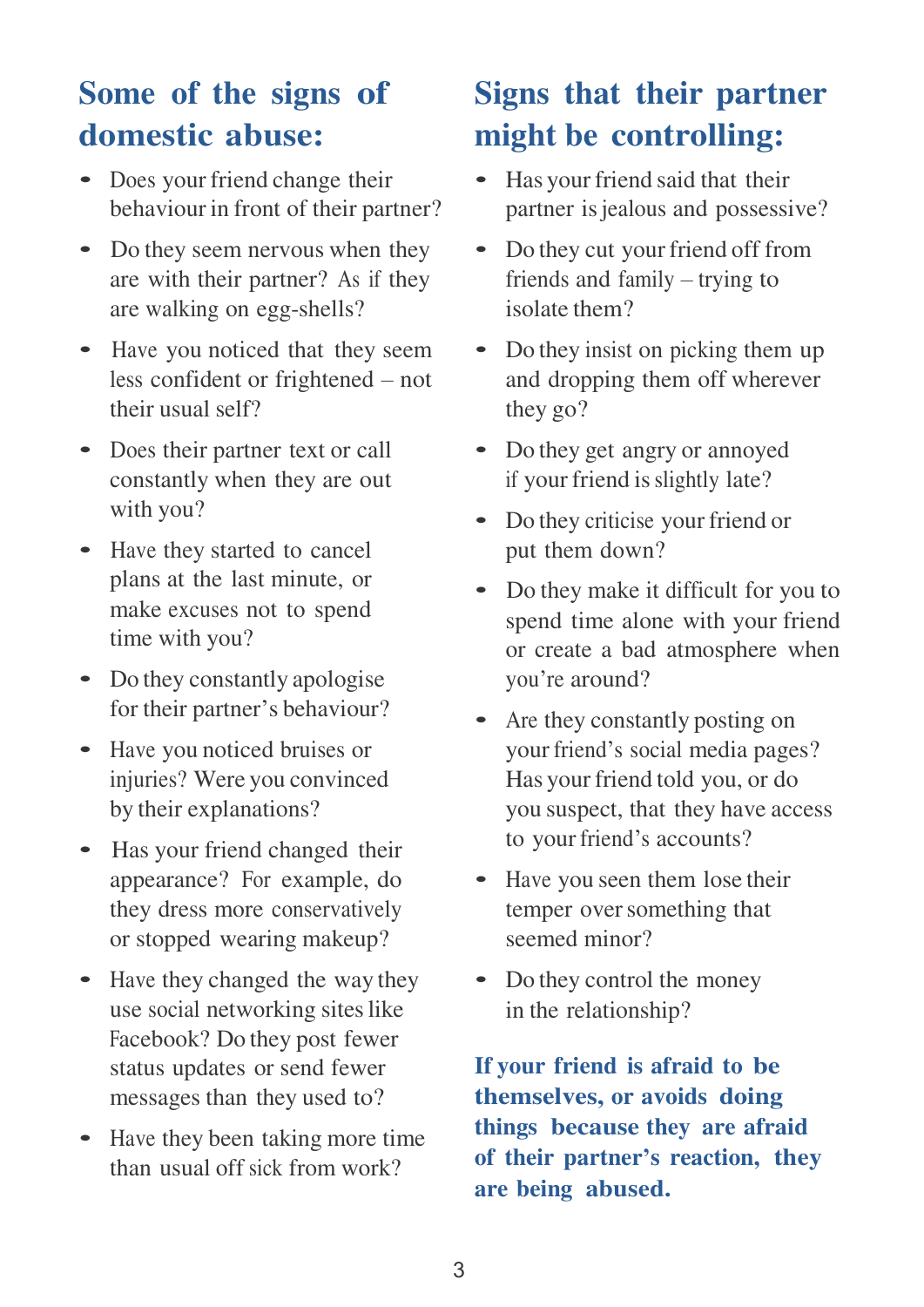## **What might a person who is being abused be feeling and experiencing?**

The list below is not exhaustive. It applies to both men and women that are being abused and to both heterosexual and same sex relationships.

- S/he may be overwhelmed by fear - a fear of further violence or threats to children's safety.
- They may believe that they are to blame and that by changing their own behaviour the abuse will stop. Research shows that this is not the case.
- Victims may experience many conflicting emotions. Your friend may love their partner, but hate the violence. They may live in hope that the good side will reappear.
- He or she may be dependent upon their partner, emotionally and financially.
- Many people experiencing abuse feel shame, guilt and embarrassment.
- S/he may feel resigned and hopeless and find it hard to make decisions about the future.
- Men may feel that it is an attack on their masculinity.
- They may not believe that they are a victim of domestic abuse because they are male.
- Research suggests that there is something of a sexuality divide in male victim's experiences with gay men experiencing more frequent and severe violence.
- It is common to think that no one will believe them.
- If children are involved, your friend may worry that if they ask for help they will never see their children again.
- In a same-sex relationship an abusive partner may threaten to expose the victim's sexual orientation with family, friends, and co-workers.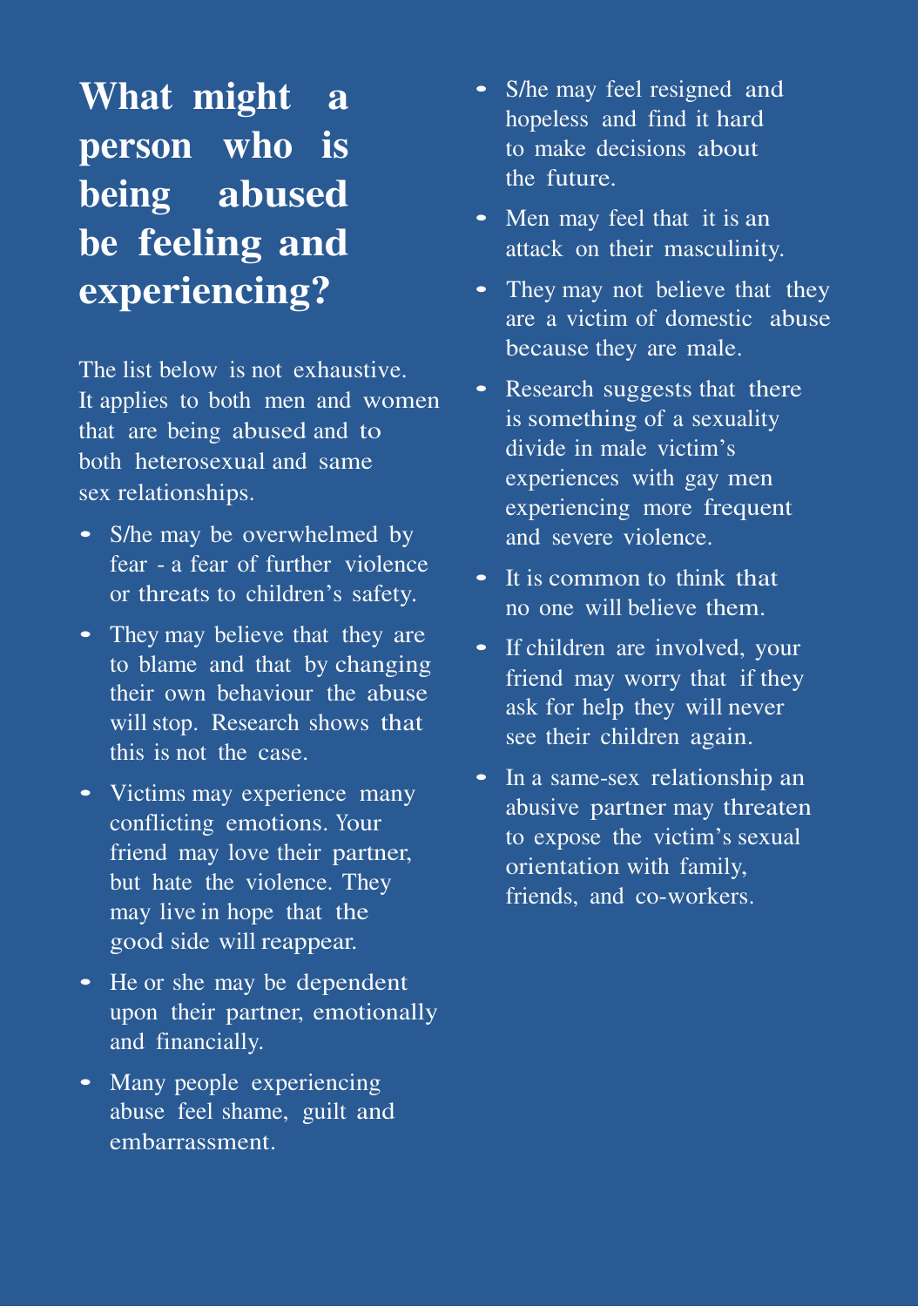### **What can you do to offer support?**

- Give them time to open up. You may have to try several times before they will confide in you.
- Try to be direct. Start by saying something like, 'I'm worried about you because…' or 'I'm concerned about your safety…'
- Do not judge.
- Believe what they say too often people do not believe a victim when they first disclose abuse.
- Reassure them that the abuse is not their fault and that you are there for your friend.
- Focus on support and building up their confidence – acknowledge strengths and remind them that they are coping well with a challenging and stressful situation.
- Abusers often isolate victims from friends and family - help your friend to develop or keep up outside contacts. This will help boost self esteem.
- Be patient. It can take time for someone to recognise they are being abused and even longer to make decisions about what to do. Recognising the problem is an important first step.
- Reassure them that they are not 'weak' - domestic abuse is about asserting power over another person.
- Encourage your friend to keep a diary of incidents and tell others if they can, and not to retaliate.
- Encourage them to report incidents to a GP or the police, to ensure details are logged. Remember that the Police may take action on any report of domestic abuse.
- Their safety, both physically and mentally is of utmost importance so don't pressure your friend into leaving the relationship.

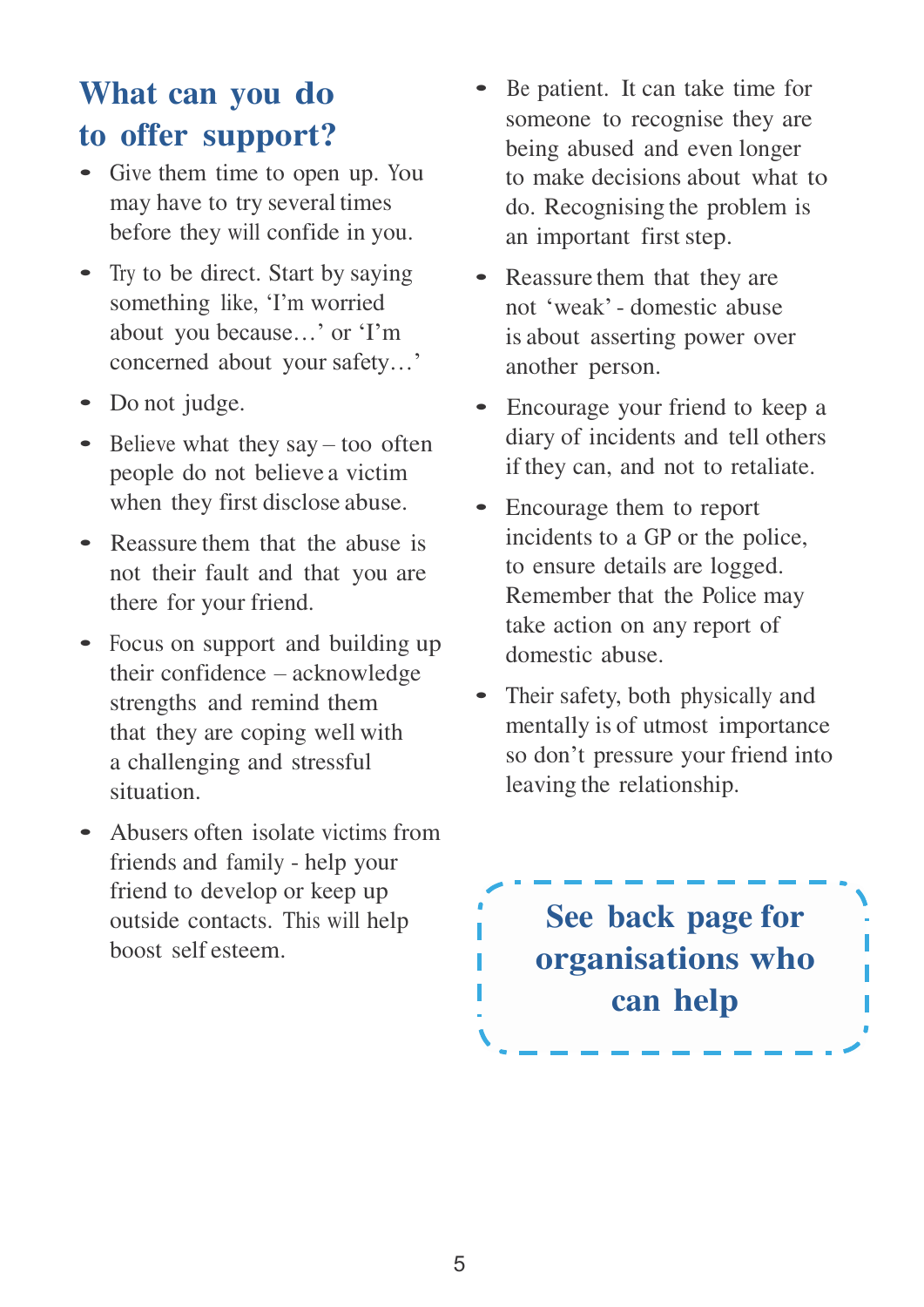### **Try not to do the following:**

- Don't tell them what to do. Encourage your friend to make decisions at their own pace. It is important that s/he regains control over his/her own life, however slow that process may be. Remember that the partner is controlling them - the last thing they need is for friends or family to do the same.
- Don't put pressure on your friend to leave their partner. Although you may be worried, s/he has to make that decision in his/her own time. It's natural to want your friend to be safe, but don't get frustrated if they don't make any decisions straight away. Leaving an abuser is the most dangerous time for a victim. Most domestic violence murders happen when a victim has just left their partner or when they are in the process of trying to leave.
- Avoid criticising your friend'<sup>s</sup> partner. This may make him or her feel embarrassed, and less comfortable about talking to you.

### **Practical things you can do to help:**

- Offer to keep a spare set of keys, important documents, such as passports, benefit books, and some cash, in case s/he needs to leave in a hurry.
- If your friend has suffered harm, offer to go with them to a hospital or to see their GP or a therapist/ counsellor.
- Offer to help report the assault to the police if your friend chooses to do so.
- Help to make a safety plan (see page 10).

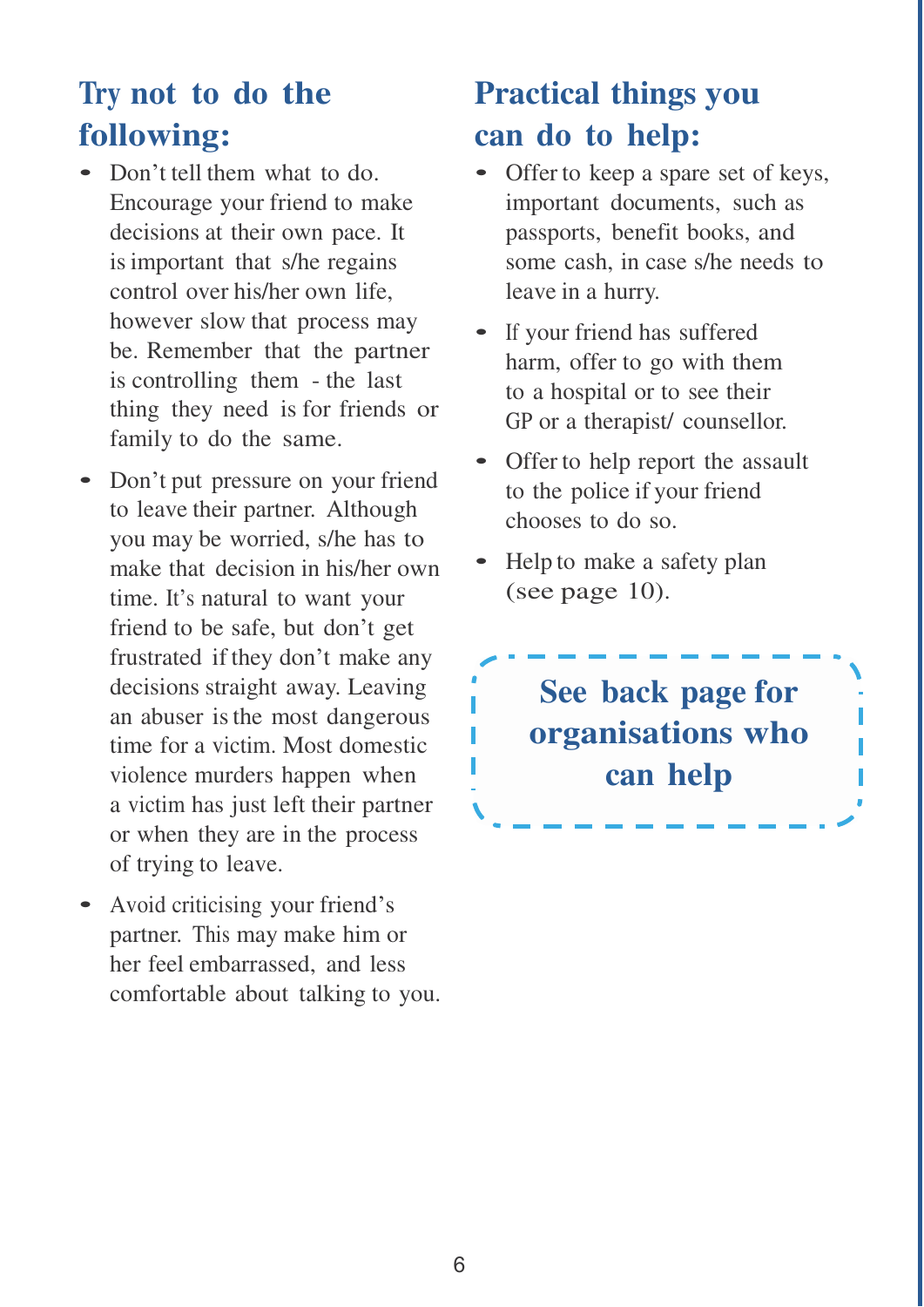# **Protecting children**

Where there is domestic abuse between adults there is often child abuse.

All children and young people witnessing violence are being emotionally abused. Some may get caught up in the violence, or be a direct target themselves. Those who have experienced domestic violence will feel many different emotions and each will deal with it differently.

Adults often think that children and young people aren't really affected by domestic abuse if they don't see physical violence. This is not true. Children may hear a violent incident from the next room (which can be worse than witnessing it). They might see injuries later, be affected by a parent's unpredictable or controlling behavior, or be neglected as a result of the abuse.

How much a child is affected by living with domestic abuse depends on many factors. This includes their age, the nature of the abuse, what they are aware of, whether they have a 'safe significant adult' who can emotionally protect them, and their own temperament or personality.

The long-term effects on children who have experienced domestic abuse are profound, and can include depression, guilt, self-harm and suicide; misuse of alcohol or drugs; post-traumatic stress disorder and an inability to trust people.

#### **What can you do?**

If you know a child or young person who has lived with domestic abuse, make sure that they talk to someone about what happened/happens at home. It's normal that they may withdraw, feel upset, angry and confused, but what you can do is support them in expressing these feelings more positively.

**If you are concerned about a child's safety, the most important thing is to report it – to school staff, a GP or health visitor, the police, or to children's social care by calling 0345 045 5203 (Cambridgeshire) or 01733 864180 (Peterborough) You can remain anonymous.**

**If you think a child is in immediate danger and needs urgent help, please call the police on 999**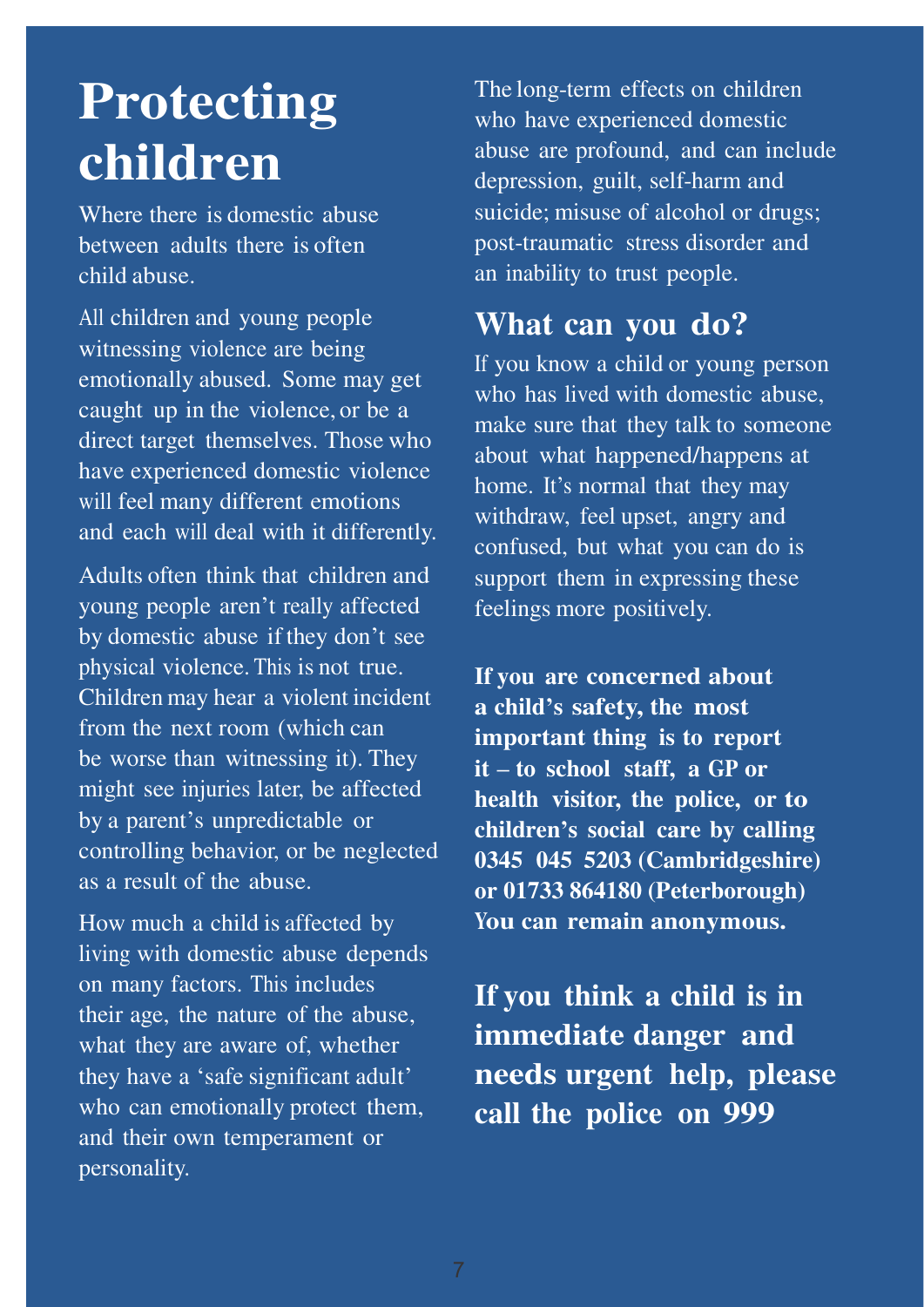# **Protecting Adults**

Adults with care and support needs may be unable to protect themselves from abuse, this makes them an 'adult at risk' (Care Act 2014)

Women with a disability are twice as likely to experience domestic abuse as those without a disability.

In addition to the previous signs of abuse, adults at risk who are being abused may experience the following.

**Personal care may be withheld if the abuser is also a carer** -

for example refusing to provide assistance to use the toilet as a way of controlling the victim.

**Financial abuse**  $-$  the abuser may use their status as carer to spend their partner's money inappropriately and/or without their consent.

**Emotional abuse** – the abuser may tell their partner that no one else will love them or that if they leave they will have to go into a care home.

The abuser may use children as a hold over the victim – telling them that their children will be taken away if they report the abuse because they will not be able to look after them on their own.

**Sexual abuse** – the abuser may sexually assault or rape their partner who may not physically be able to stop them or understand what is happening to them.

**Carers can also be victims of domestic abuse** – this could be a long-standing situation or as a result of behaviour changes in their partner due to illness or disability. Carers may also be a vulnerable adult or adult at risk of abuse or neglect in their own right. This is a complex area but professional support is available.

[http://www.carerstrustcambridgeshire](http://www.carerstrustcambridgeshire.org/) [.org/](http://www.carerstrustcambridgeshire.org/)

#### **What can I do?**

The Council and partners take safeguarding responsibilities very seriously, if you are concerned that any adult with care and support needs is experiencing, or at risk of, abuse or neglect please contact:

[www.cambridgeshire.gov.uk](http://www.cambridgeshire.gov.uk/) (Search for adult abuse)

Tel: 0345 045 5202

[www.safeguardingpeter](http://www.safeguardingpeterborough.org.uk/) [borough.org.uk](http://www.safeguardingpeterborough.org.uk/) (search for adult abuse)

Tel: 01733 747474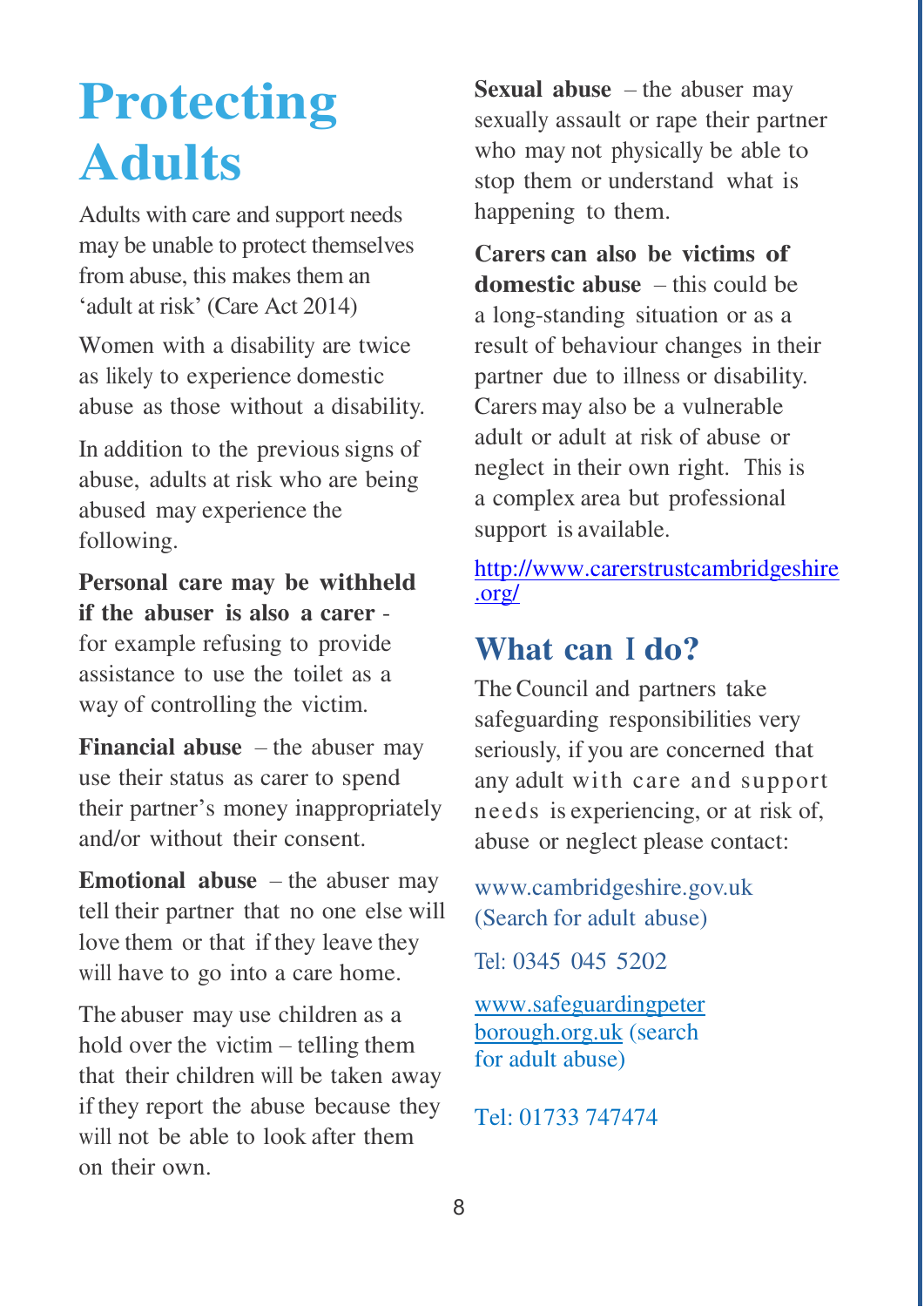# **Should I get involved?**

You may worry about whether you should offer support or not. Many people believe that domestic abuse is a private matter, to be dealt with behind closed doors.

But the reality is that domestic abuse is a crime experienced by 30.0% of women and 16.3% of men since the age of 16.

7.1% of women and 4.4% of men reported having experienced any type of domestic abuse in 2012/13, equivalent to an estimated 1.2 million female victims of domestic abuse and 700,000 male victims.

#### *2012/13 ONS.gov.uk*

We all have a duty to break the silence and speak out against domestic abuse. This could mean raising the subject with a friend if you are concerned, or notifying the authorities if you feel they are in serious danger.

However, remember that intervening and getting between your friend and their partner can be dangerous – for both you and them.

### **It may help to remember that:**

- Domestic abuse is very common. Those affected by abuse may live with it for years before they tell anyone or seek help
- Domestic abuse is very dangerous. Every month on average 7 women and 2 men are killed by a current or former partner.
- Everyone has the right to live free from violence and fear
- The victim is not to blame for the situation; only the abuser is responsible for their actions

A national scheme called 'Clare's Law' means that you or your friend can contact the police in confidence if you are concerned about a partner's history. If their partner has a criminal record for abuse or violence, the police will disclose this to your friend. You can make an application for disclosure by speaking to a police officer in the street, calling 101, or visiting a police station.

The police also have new powers in Domestic Violence Protection Notices (DVPNs) and Domestic Violence Protection Orders (DVPOs), which can ban a perpetrator from a residence with immediate effect, and not allowing them to have contact with the victim for at least 48 hours, up to 28 days.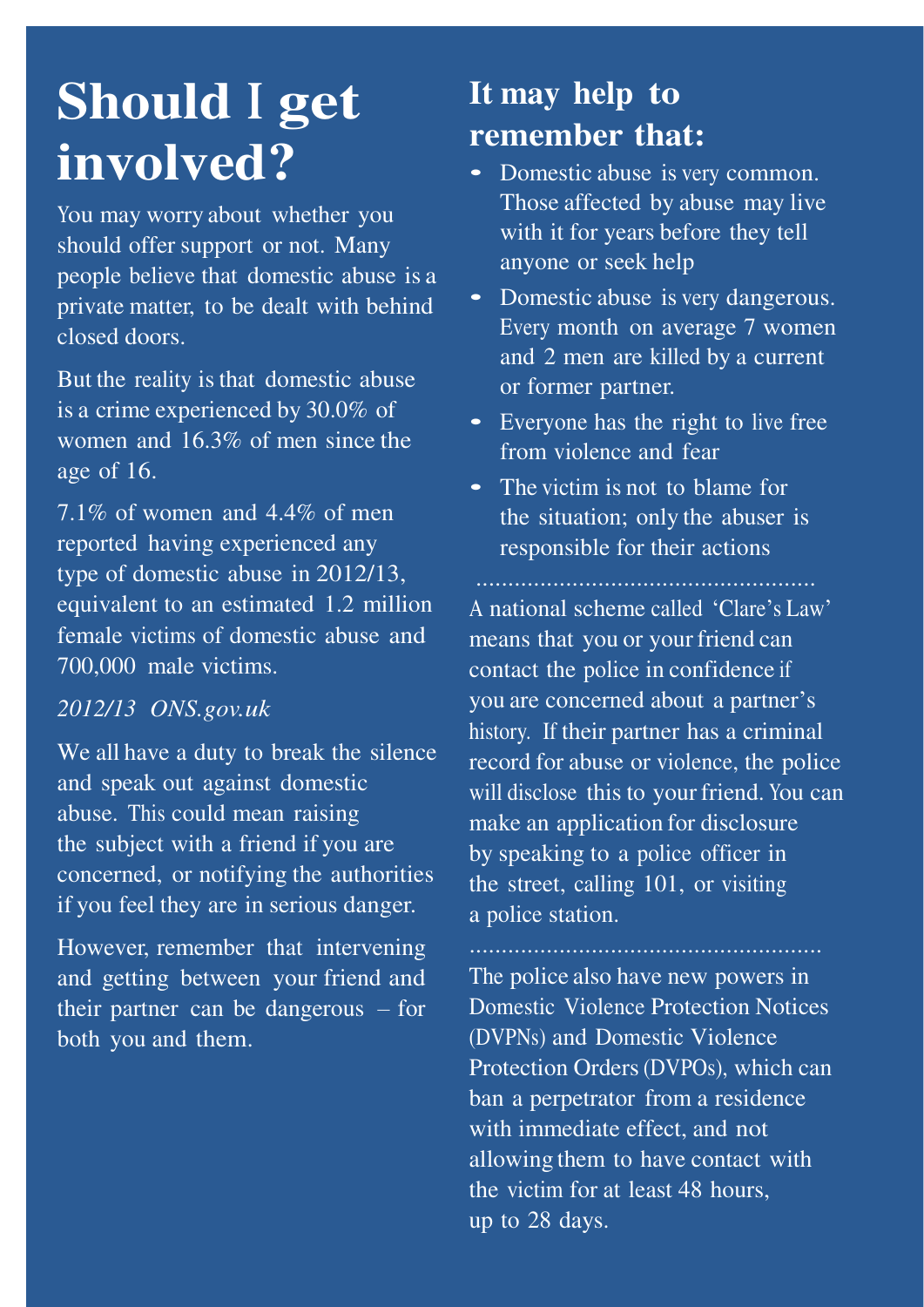# **Preparing a safety plan**

A safety plan encourages people who are suffering from domestic abuse to think about ways to stay safe while still in the relationship, as well as if they decide to leave.

This may include:

- planning in advance how to respond in different situations, including crisis situations.
- keeping important and emergency phone numbers to hand, such as for local domestic abuse services, GP, social worker, school, solicitor.
- asking neighbours who your friend can trust to call police if they hear signs of an attack.
- rehearsing an escape plan, and agreeing a code word that can be used in normal conversation.
- packing an emergency bag and hiding it somewhere safe, such as at a neighbour's house, but avoiding mutual friends.
- finding a low risk area of the house in case of attack, where they can escape and not get trapped and where there won't be potential weapons such as knives.

#### **Preparing to leave**

Sometimes abusers will increase the violence if they think their victim is planning to leave, and will continue to be abusive after they have left.

- It is advised to:
- plan to leave at a time when their abuser is not around.
- try to take everything they need with them, including important documents.
- take their children with them. or they may find it hard to have them living with them in the future.
- tell children's teachers what is happening, as well as who will pick the children up from school in the future.
- open a separate bank account, or set aside a small amount of money each week.

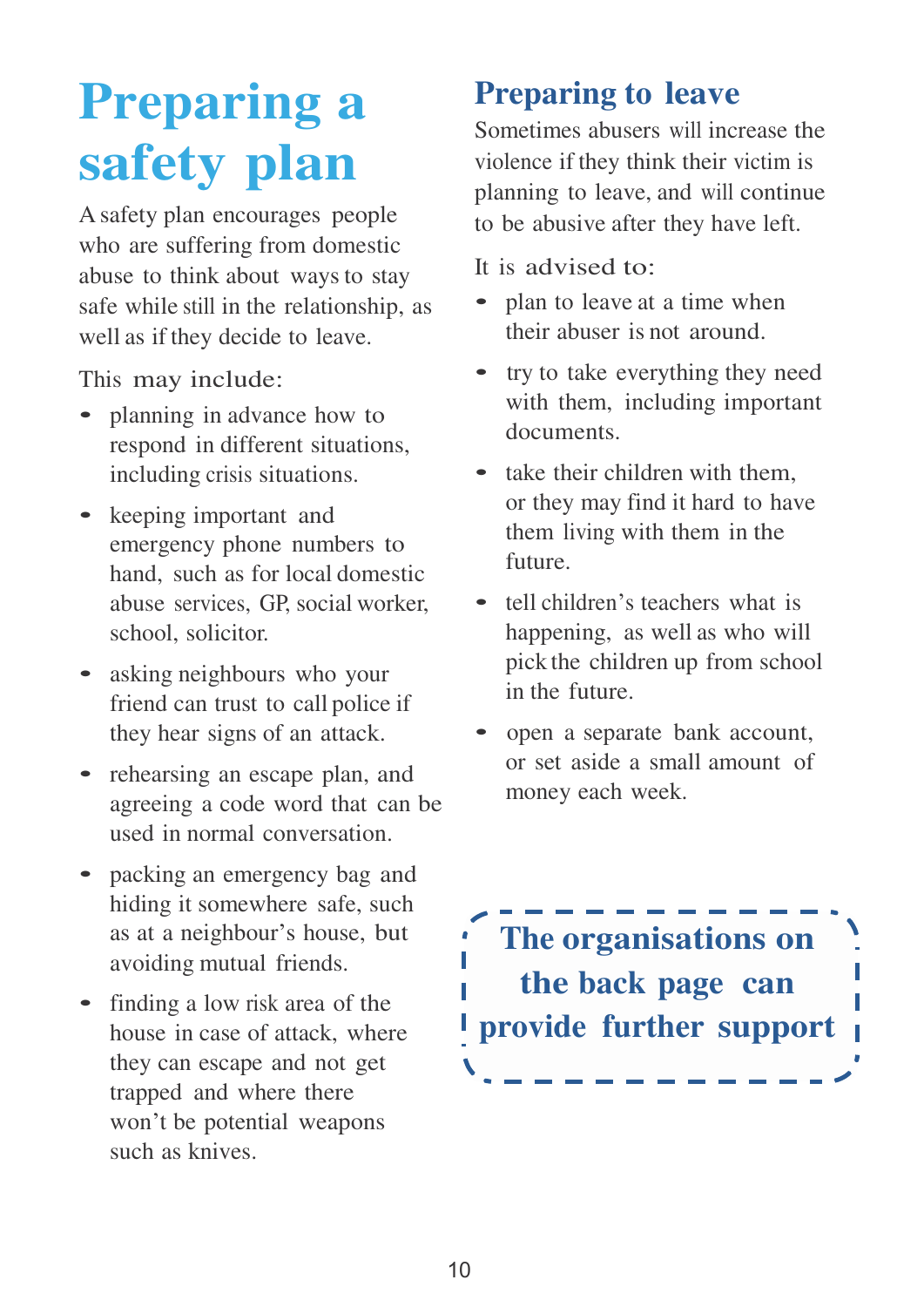# **FAQs**

**My sister wants to leave her violent husband but she's scared to admit what's been going on in case social services take her children into care.**

It's important that children are protected, because witnessing abuse can have long-term effects on children, and many parents underestimate how aware the children are of what's going on.

If a social worker is involved they will want to know that your sister can put the needs of her children first, and protect them from harm.

**My neighbour wants to leave his violent partner but doesn't think he can afford to. His benefits are dependent on him looking for work and although he is keen to find employment, he doesn't think he can cope with this alongside the upheaval of leaving and uprooting his children.**

Victims of domestic abuse may be exempt from meeting any of the work-related requirements for a period of 13 weeks. More on [www.adviceguide.org.uk](http://www.adviceguide.org.uk/) .

#### **My daughter is with an abusive partner, and has left several times but always goes back. Will he change?**

Some people can change, but only if they want to. There are programmes that he can attend which will help him to recognise patterns of abuse and learn new positive behaviours.

However, he is less likely to see the need to change if he is getting everything he needs/wants through his abusive behaviours.

#### **Where can my friend find a women's refuge?**

She can call the National Domestic Violence Helpline on 0808 2000 247 for more information. For safety reasons, women normally access refuges outside of the county where they live.